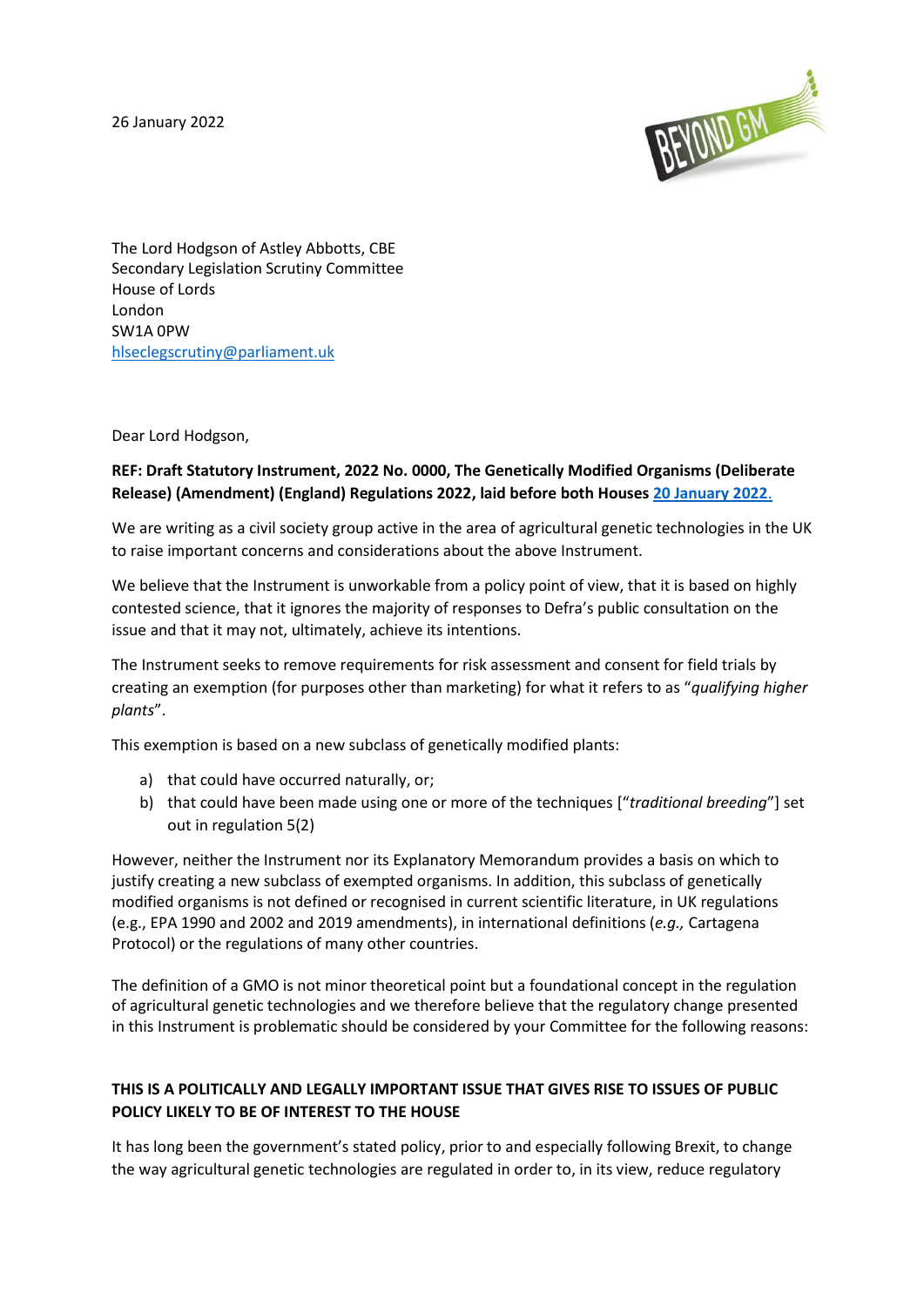burden and encourage innovation in research, farming and associated sectors. A major component of this is to make significant amendments to regulations relating to genome editing technologies and subsequently those governing GMOs (Genetically Modified Organisms) in general, including so-called 'old style' GMOs.

This Instrument has been brought forward as a first and limited step in the process. However, its provisions – which we argue are ill thought-through – include significant and far-reaching changes in definitions that are imprecise and at odds with scientific and legal definitions used in other parts of the UK, the EU and other countries.

Its implementation would constitute a dramatic shift in policy and regulation that is complex and comprises multiple connected (and in some areas disputed) issues of science and technology, practical implementation, marketing and retail issues, public opinion and trust.

That this is a matter of public policy that concerns a significant body of citizen and civil society opinion is borne out by the volume of responses to Defra's 2021 Public Consultation on the Regulation of Genetic Technologies. It is clear that this Instrument has ignored the views expressed in that consultation (see below), the vast majority of which favour continued regulation of gene editing. This raises doubts as to its political and policy credibility.

As such it is not only inadequate on its own terms, but it also alters significantly existing primary legislation, preempts parliamentary scrutiny of important future legislation and will widely be viewed in public opinion as a device to avoid much-needed inclusive public debate on an issue that matters deeply to many individuals and businesses.

Whatever view one takes of the merits or otherwise of agricultural genetic engineering technologies, it is unarguable that the process of change should be as clear and coherent as possible – especially when it comes to policy and regulation.

## **THE INSTRUMENT IS INAPPROPRIATE IN VIEW OF CHANGED CIRCUMSTANCES SINCE THE ENACTMENT OF THE PARENT ACT**

The Instrument seeks to amend the Genetically Modified Organisms (Deliberate Release) Regulations 2002 and through that the Environmental Protection Act 1990.

There is no doubt that the rapid development of genetic engineering techniques in farming and food – in particular genome editing – require a review and changes to existing regulation. This is widely recognised and such reviews and changes are being considered and taking place throughout the world – including in the EU.

At present a range of definitions and regulatory approaches are under consideration. In some cases, they are being enacted with so little international agreement as to resemble a regulatory 'Wild West'.

The creation of a special English category of GMOs that "*could have occurred naturally or through traditional breeding*" only adds to the confusion.

This hypothetical new category of GM plants has no standing in current science or regulation – even amongst those who support regulatory change.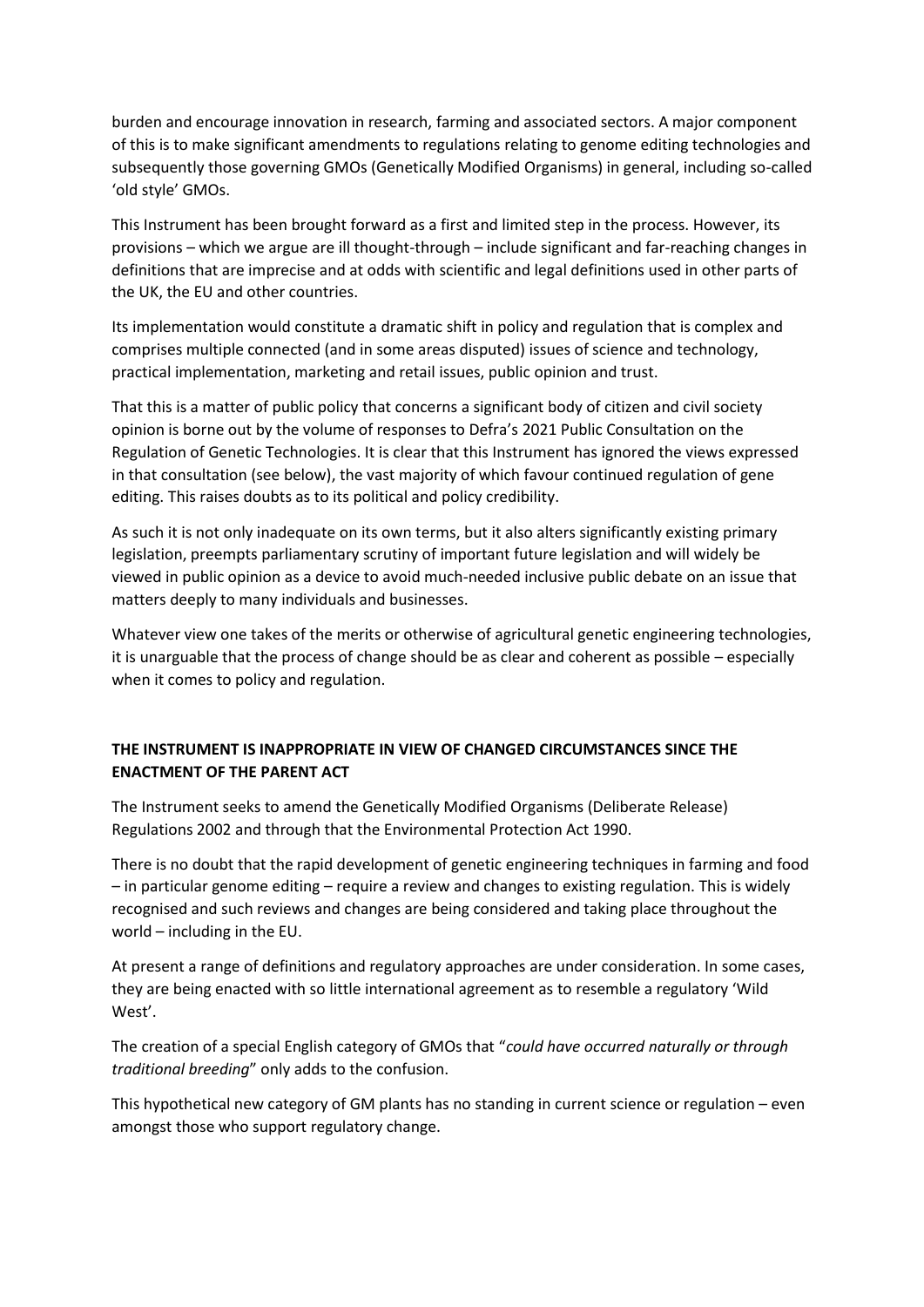Even if rapid developments and changes in this technology require major and significant review and regulatory amendments to the parent act (or possibly new legislation), or alterations to risk assessment guidance documents, this piecemeal, maverick approach is inappropriate.

### **THE INSTRUMENT MAY IMPERFECTLY ACHIEVE ITS POLICY OBJECTIVES**

The creation of a new category of GM plants is an action not raised in Defra's consultation nor, based on our recent in-depth [review](https://abiggerconversation.org/wp-content/uploads/2022/01/Filling-in-the-Blanks_Defra-Consultation_ABC_Jan2022.pdf) of available submissions, has it been suggested by any respondents, either pro- or anti-regulatory change.

It is therefore reasonable to conclude that the impacts and consequences of the Instrument have not been fully considered and are likely to give rise to issues which obstruct achieving its policy objectives.

The Instrument seeks to exclude GMOs that *"could have occurred naturally"* or through traditional breeding techniques as defined in 5(2) of the current regulation. Whilst it will achieve that objective, as it is framed the Instrument creates other issues and difficulties for researchers and developers due to its lack of clarity, coherence and criteria.

Under these new requirements, for example, applicants are under no obligation to justify what *"could have occurred naturally"* means, nor are they required to say on what basis they believe that their GMO *"could have been produced through traditional breeding"* and over what timescale.

This is problematic for several reasons:

- It creates a *de facto* 'honour system' (relying on GMO developers to self-declare whether their product is a GMO or not) which is not appropriate for the deliberate environmental release of any kind of GMO.
- It is clear from the responses made by the research community to Defra's public consultation that there is no scientific consensus as to what these terms mean. In the absence of clarity it is possible that different researchers will interpret those terms differently.
- It is universally accepted that gene editing is a genetic modification process indeed this Instrument accepts this. But the suggestion that there is a "[genetically modified lite](https://www.embopress.org/doi/full/10.1002/embr.201338365)" – a subclass of GMO that "*could have occurred naturally*" is not grounded in science and raises inevitable – and unaddressed – questions, such as, how closely related does the source plant have to be for the resulting GMO to qualify as natural and/or non-transgenic?
- This is especially critical because most crop research so far reported in the literature and which is underway uses a mixture of methods: some use genome editing, which may qualify for exemption, some use only 'old style' and non-exempt GM techniques and some use gene-editing tools delivered via 'old style' GM techniques – alongside and in support of each other. As such, the Instrument creates a hugely inconsistent environment which researchers will find hard to navigate and which will not be easy to explain to the public or those tasked with following and upholding the law, thereby risking trust.

The Instrument and Explanatory Memorandum fail to set out any guidance on the management of research sites and, in particular, whether researchers have to take any precautions to prevent gene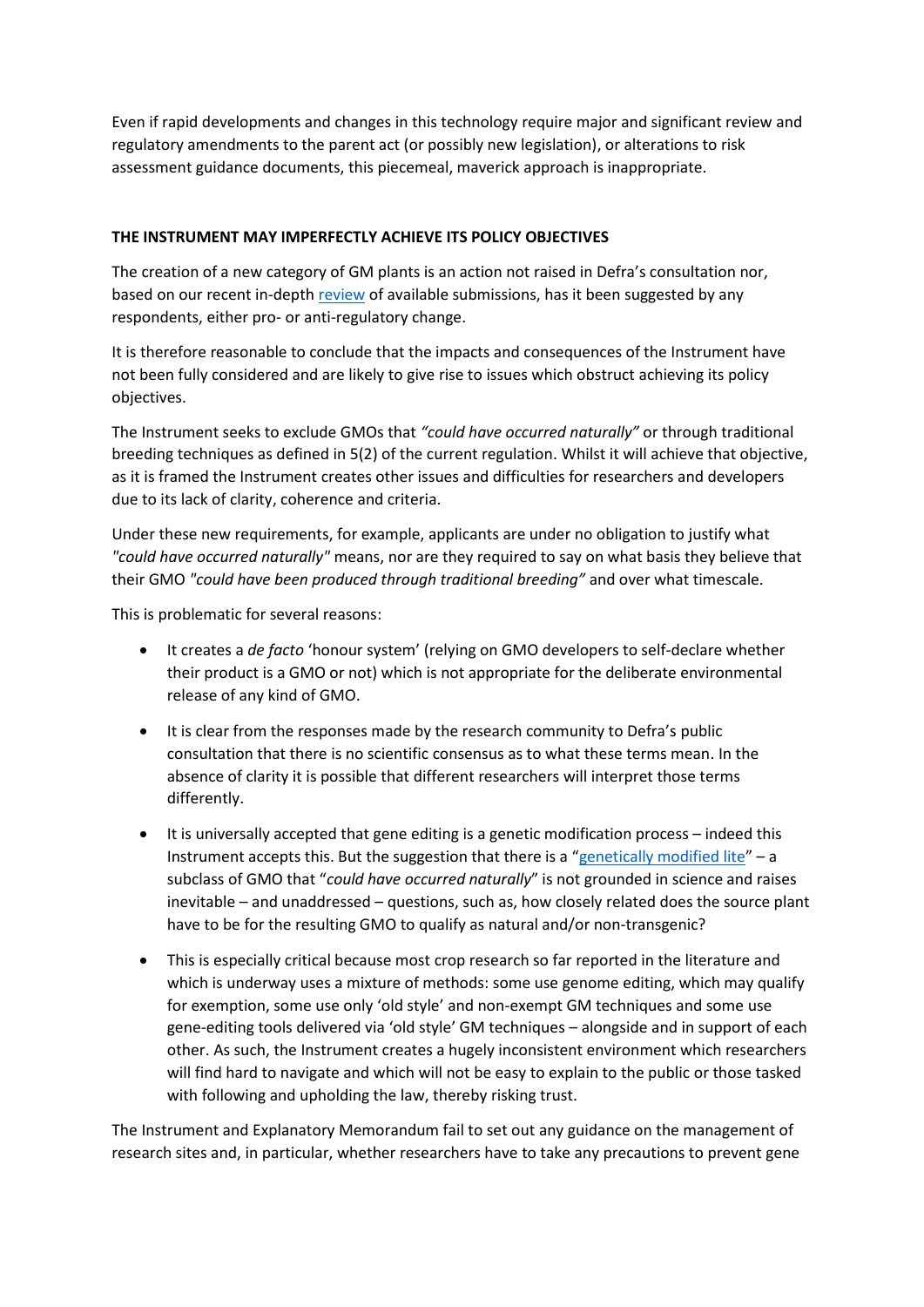flow (through for example rotation, buffer rows or crops and subsequent cropping), or how to handle or dispose of trial crops to prevent them reaching the supply chain.

This lack of clarity may well result in very different protocols being used by different researchers and the creation of an unlevel playing field and/or hesitancy, which undermines the goal of the Instrument. Finally, the lack of clarity poses problems for public communication and trust which the research community has been working hard to improve.

The Explanatory Memorandum also talks about removing "unnecessary burdens on the research of GM plants". However, the Instrument itself seeks to remove restrictions in "all cases and circumstances in which a person intends to release a qualifying higher plant, other than those in relation to the marketing of such qualifying higher plants". We are concerned about what "all cases and circumstances" means in practice and how this might be interpreted and/or abused.

## **THE EXPLANATORY MATERIAL LAID IN SUPPORT OF THE INSTRUMENT PROVIDES INSUFFICIENT INFORMATION TO GAIN A CLEAR UNDERSTANDING ABOUT THE INSTRUMENT'S POLICY OBJECTIVE AND INTENDED IMPLEMENTATION**

The Instrument (and indeed the public consultation process from which it has emerged) presents a particularly grievous example not just of poor quality information, but also of information that appears to be deliberately misleading.

The Explanatory Memorandum fails to provide sufficient information about the process of gene editing, the scientific basis for creating a new category of "*higher qualifying plants*" that "*could have occurred naturally or through traditional breeding*", or about the impact of this Instrument. It makes no mention of the serious conflicts between achieving the Instrument's short-term objectives and the potential longer-term problems and practicalities of implementation as outlined above.

In seeking to define a new subclass of GMO that "*could have occurred naturally or through traditional breeding*", the Instrument parallels the errors, omissions and unfounded claims of the [briefing materials](https://consult.defra.gov.uk/agri-food-chain-directorate/the-regulation-of-genetic-technologies/supporting_documents/Gene%20Editing%20Explainer.pdf) for the public consultation and the [consultation document](https://consult.defra.gov.uk/agri-food-chain-directorate/the-regulation-of-genetic-technologies/supporting_documents/20210106%20Gene%20editing%20consultation%20document%20FINAL.pdf) itself.

It also fails to acknowledge that responses to Defra's 2021 Public Consultation on the Regulation of Genetic Technologies, as detailed our recent report *[Filling in the Blanks](https://abiggerconversation.org/wp-content/uploads/2022/01/Filling-in-the-Blanks_Defra-Consultation_ABC_Jan2022.pdf) – What Defra Didn't Say* revealed a large degree of scepticism amongst relevant bodies, specialists and experts that Defra's terminology "*could have occurred naturally or through traditional breeding*" could form the basis of scientifically sound regulation:

- The Institute of Food Science & Technology (IFST), for instance, called it "*overly simplistic*".
- The Microbiology Society said it was "*purely philosophical*"
- The Nuffield Council on Bioethics were "*not convinced that this is either the most proper or most popular framing*".
- The Royal Society called it "*problematic*" and noted how rare the phenomenon of a so-called 'natural' GMO is.
- The Royal Society of Biology said it provided *"no clear criteria*" and further noted that "*no clarity can be achieved using this princi*ple" and "*we would not recommend using it as the basis for regulation*".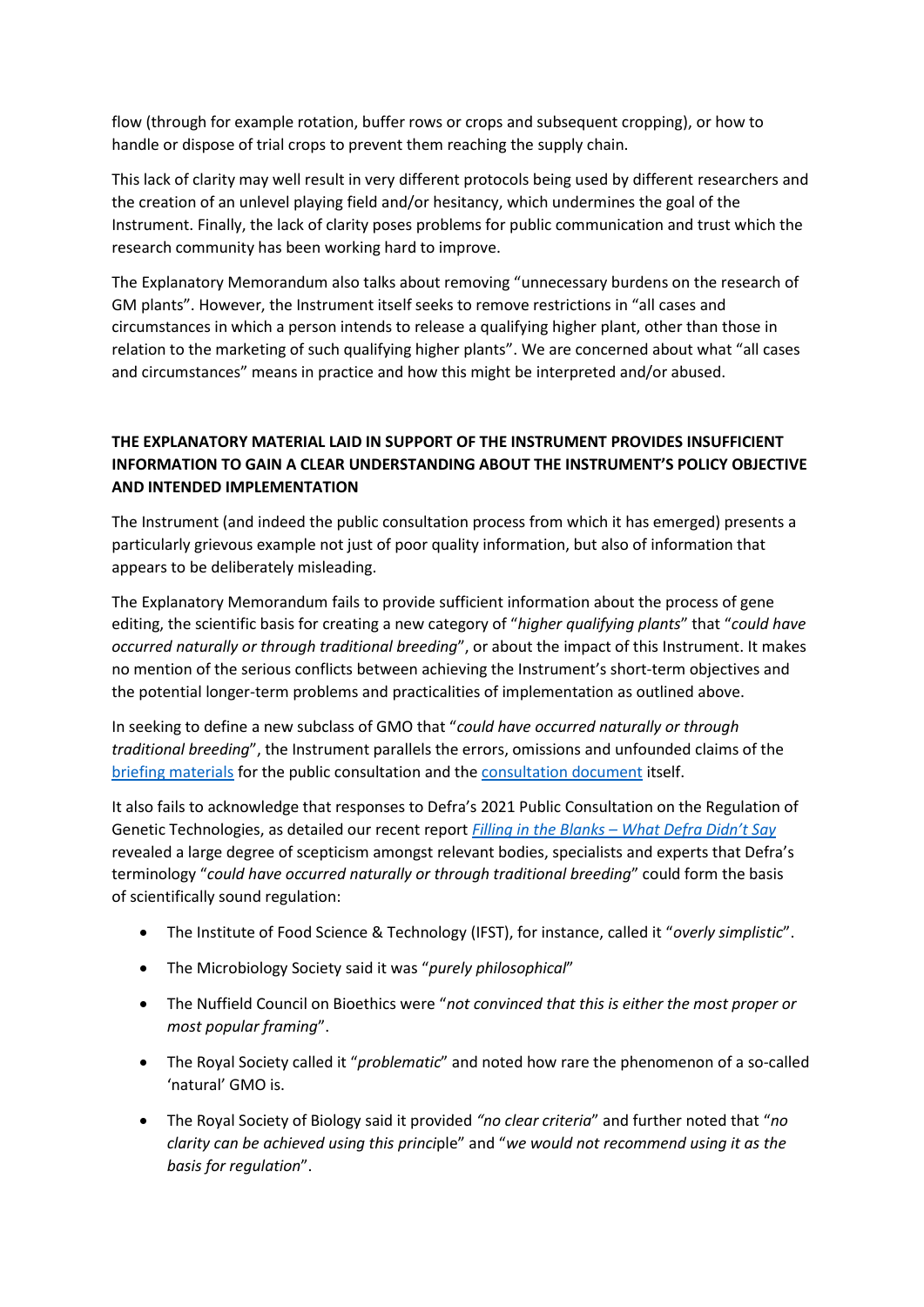- The FSA's Advisory Committee on Novel Foods and Processes (ACNFP) said that it is "*too simplistic with regards to the scienc*e" and that it is "*first necessary to have clarity on what constitutes traditional breeding*". On the question of risk, it notes that it would "*not be possible to say categorically that any modification made via genome editing will present a similar risk to a product from traditional breeding unless it was clearly demonstrated that an equivalent outcome had been achieved*".
- Wildlife and Countryside Link suggest there is "*no conclusive evidence*" that organisms created using gene editing could have been achieved through traditional breeding.
- The Conservative Animal Welfare Foundation found "*no basis*" for Defra's claims, bluntly noting that "*The entire purpose of expanding the use of gene editing in animals is to create animals that do not occur naturally*."
- The Organic Research Centre says Defra's premise is "*unproven in theory and should not be the basis for changing regulations or removing protections*".

Defra's Advisory Committee on Releases in the Environment (ACRE), in it[s advice to Defra,](https://www.gov.uk/government/publications/acre-advice-the-regulation-of-genetic-technologies/acre-advice-concerning-defras-consultation-on-the-regulation-of-genetic-technologies) stated that it will remain "*necessary for regulators to assess whether or not genetic changes introduced by these technologies could have arisen naturally and/or through traditional breeding*". Yet no such assessment is required by the Instrument.

These views call into question Defra's entire argument and the basis upon which it proposes to deregulate some GMOs.

#### **No impact assessment**

The Explanatory Memorandum fails to provide sufficient information in the form of an impact assessment. At the time of writing, the Regulatory Triage Assessment referred to in the memorandum has not been made publicly available.

Without this, it is difficult to justify the claim that there is no significant risk either to business or to the environment.

Further, it is not clear at all from the memorandum which businesses it presumes will be unaffected. Organic and those who chose not to farm or sell GMOs could be substantially impacted.

The Explanatory Memorandum states that it is "*the characteristics of the end-product that determines its risk to human health and the environment – not how they were made*". This is in line with ACRE's advice that unintended and off-target impacts of genome editing likely pose few potential safety issues as they *"can usually be removed by segregation in subsequent breeding steps*".

However, allowing open field trials with no controls, no safety assessments and no protocols for separation and capture of plant material means that this segregation will not occur until after material might have escaped into the wider environment and/or into the food chain.

The possible extent and impact of this could be considerable even with applications limited to research sites. There is no information as to whether this has been assessed.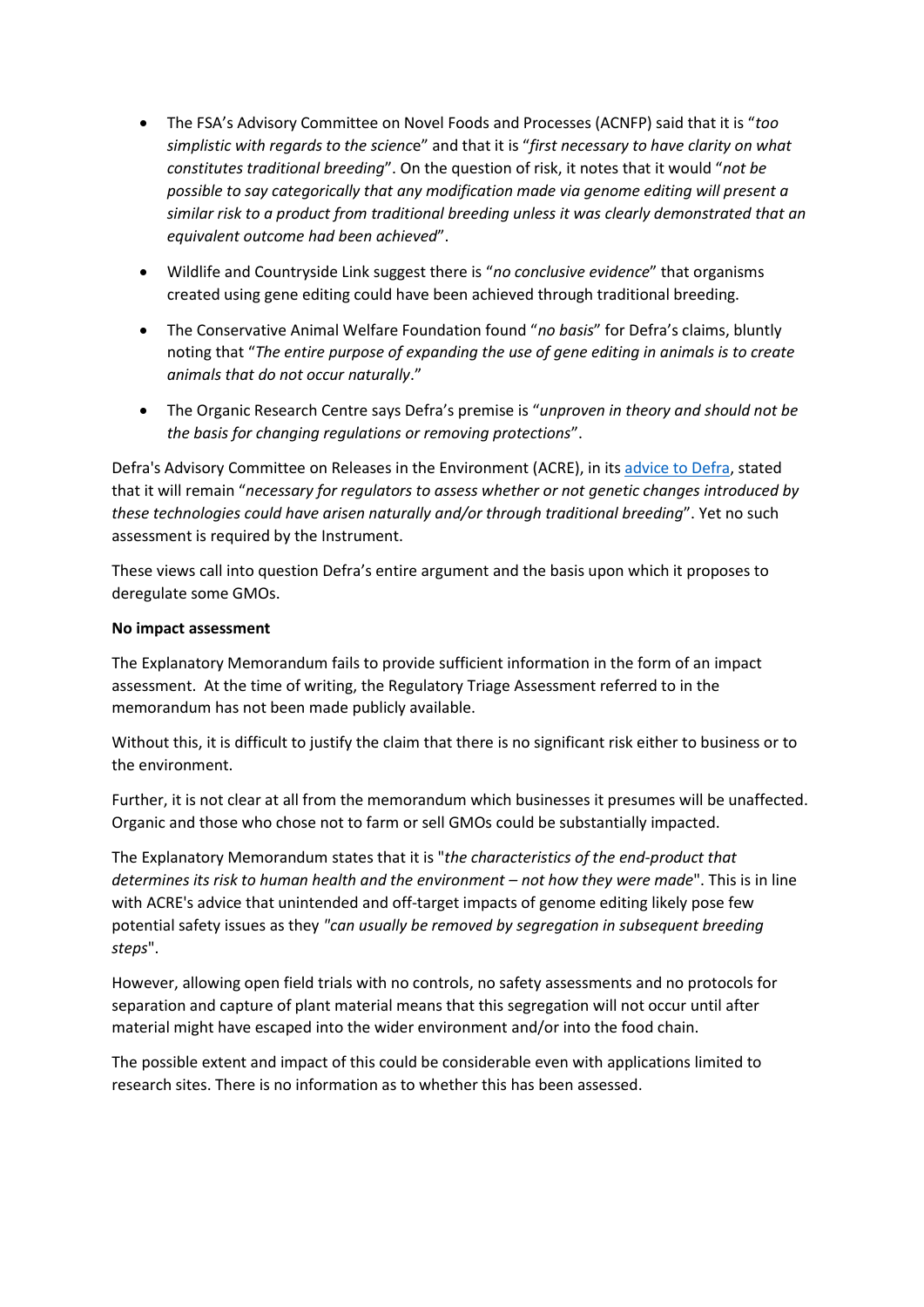#### **INADEQUACIES IN THE CONSULTATION PROCESS RELATING TO THIS INSTRUMENT**

Soon after the Public Consultation on the Regulation of Genetic Technologies was launched our organisation lodged a [complaint](https://beyond-gm.org/wp-content/uploads/2021/02/BGM_Defra_Genetic-Technologies-Consultation_FINAL.pdf) with Defra and the Cabinet Office that the consultation was not being conducted in line with the [Cabinet Office Consultation Principles.](https://assets.publishing.service.gov.uk/government/uploads/system/uploads/attachment_data/file/691383/Consultation_Principles__1_.pdf)

Our complaint notes that:

- The Consultation did not conform to Parts A and E of the Principles. It was not easy to understand or answer, was not accessible, was not targeted and did not encourage responses.
- The consultation did not conform to Part B of the Principles. It was consulting about issues on which the government has already largely formed a final view.
- The consultation did not conform to Part C of the Principles. The information provided was prejudicial rather than informative and understandable and did not include any validated cost/benefit/impact assessment.

We also expressed concerns that consultation came across as biased and lacking in thought and planning.

We are aware that we are not the only ones who complained about the process. In our view it is not possible to create coherent public policy out of such a flawed process.

## **Defra's report on the consultation in the Explanatory Memorandum misrepresents science responses**

In the Explanatory Memorandum Defra states: "*The consultation received no scientific evidence indicating that gene edited organisms should be regulated as GMOs*;" This is simply untrue. Responses from all sides of the spectrum gave scientific perspectives – backed up by evidence – that gene edited organisms should continue to be regulated as GMOs.

It is true, as the Explanatory Memorandum states, that "*a number of responses expressed the view that GMOs are demonstrably different to the products of gene editing*". It is also true that many respondents expressed, and provided evidence, for the opposite view.

However, what the Explanatory Memorandum fails to reveal is the extent to which scientific opinion on all sides of the spectrum questioned and criticised the scientific basis of Defra's proposals (as outlined above) – proposals which have now been carried forward into this Instrument.

#### **Defra's report on the consultation in the Explanatory Memorandum misrepresents public views**

In addition, we would also like to express deep concern that, in its haste and determination to push regulatory changes through, Defra is misleading parliament and others about the outcome of the public consultation.

The Explanatory Memorandum says:

"*A proportion of public sector bodies (55%) and academic institutions (58%) did not support continuing to regulate products of gene editing as GMOs, where the resulting genetic changes are similar to those found naturally in organisms of the same species, or in very similar species that could be combined by traditional breeding. Most individuals (88%) and businesses (64%) supported*